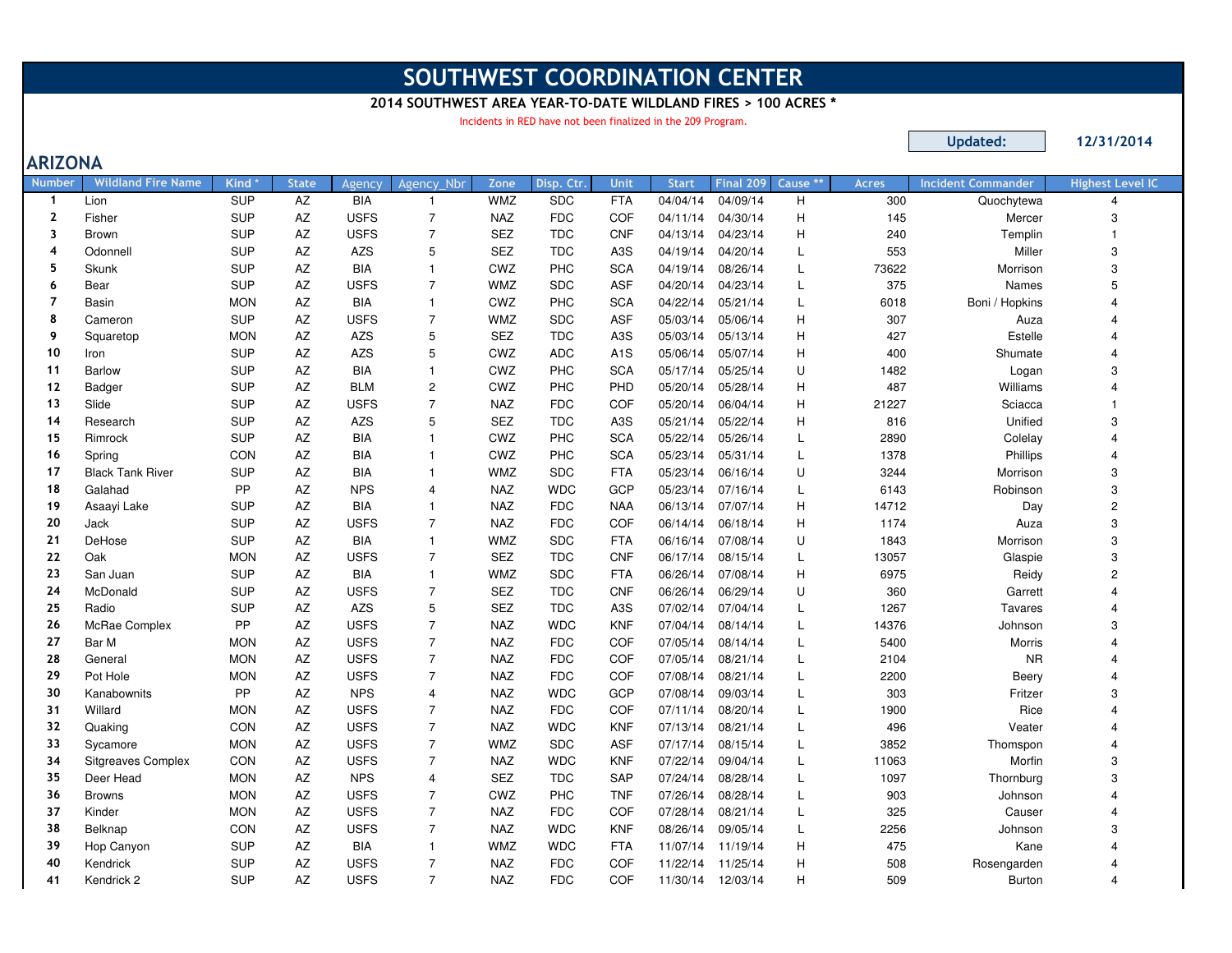ARIZONA WILDLAND FIRES >100 ACRES

Number

NEW MEXICO

1

Wildland Fire Name

**Kind \*** State<br>SUP NM

Agency<br>BIA

207,209

3

3

3

 $\overline{4}$ 

 $\overline{2}$ 

 $\overline{4}$ 

 $\overline{2}$ 

 $\overline{4}$ 

 $\overline{4}$ 

3

3

Agency\_Nbr Zone Disp. Ctr. Unit Start Final 209 Cause \*\* Acres Incident Commander Highest Level IC

## Rec SUP NM BIA <sup>1</sup> ABZ ABC SPA 02/16/14 02/18/14 <sup>H</sup> <sup>449</sup> Romero <sup>3</sup>2 Pino SUP NM NMS <sup>6</sup> ABZ ABC N6S 03/28/14 03/31/14 <sup>H</sup> <sup>207</sup> Romero <sup>3</sup>33 Bensen SUP NM USFS 7 PEZ ADC LNF 04/10/14 04/15/14 H 96 Finch 3 44 Elkhorn SUP NM USFS 7 GLZ SDC GNF 04/10/14 04/13/14 H 175 Richards 3 5 Prom SUP NM NMS <sup>6</sup> GLZ SDC N3S 04/26/14 04/29/14 <sup>H</sup> <sup>1079</sup> Dee <sup>4</sup>6 Signal SUP NM USFS <sup>7</sup> GLZ SDC GNF 05/11/14 05/23/14 <sup>H</sup> <sup>5484</sup> Nieto0 2 7**7** Graduations SUP NM NMS 6 GLZ SDC N3S 05/23/14 05/24/14 H 578 VFD 5 8 Black Butte SUP NM FWS <sup>3</sup> ABZ ABC SER 06/11/14 06/14/14 <sup>L</sup> <sup>514</sup> Lopez <sup>4</sup>9 Diego SUP NM USFS <sup>7</sup> SNZ SFC SNF 06/25/14 07/10/14 <sup>L</sup> <sup>3626</sup> Nieto <sup>2</sup>10 C Bar SUP NM NMS <sup>6</sup> GLZ SDC N3S 07/03/14 07/09/14 <sup>L</sup> <sup>382</sup> Romero <sup>4</sup>11 Tige MON NM USFS <sup>7</sup> GLZ SDC GNF 07/12/14 08/15/14 <sup>L</sup> <sup>439</sup> Manning <sup>4</sup>12 Whiskey MON NM NPS <sup>4</sup> ABZ ABC EMP 07/18/14 08/22/14 <sup>L</sup> <sup>1003</sup> Jeansonne <sup>3</sup>13 Pino CON NM USFS <sup>7</sup> SNZ SFC SNF 08/13/14 09/18/14 <sup>L</sup> <sup>4313</sup> Mirandaa 3 18,345Number Wildland Fire Name **Kind \*** State Agency Agency\_Nbr Zone Disp. Ctr. Unit Start Final 209 Cause \*\*\* Acres Incident Commander Highest Leve IC1 2 3 4 50225,554= KIND FSPC = Full Suppression / Perimeter Control PP = Point Protection / Limited Perimeter Control MCC = Monitor / Confine / Contain (Resource Benefit) $*** = CAUSE$  $H = H$  Caused  $U =$  Under Investigation \*\* = LAST ICS-209 RECEIVED Contain, Control, or Out Date, or Final 209 ReceivedWEST TEXAS WILDLAND FIRES >100 ACRESSOUTHWEST AREA WILDLAND FIRES >100 ACRESNEW MEXICO WILDLAND FIRES >100 ACRESWEST TEXAS / OKLAHOMA (Federal Units Only)